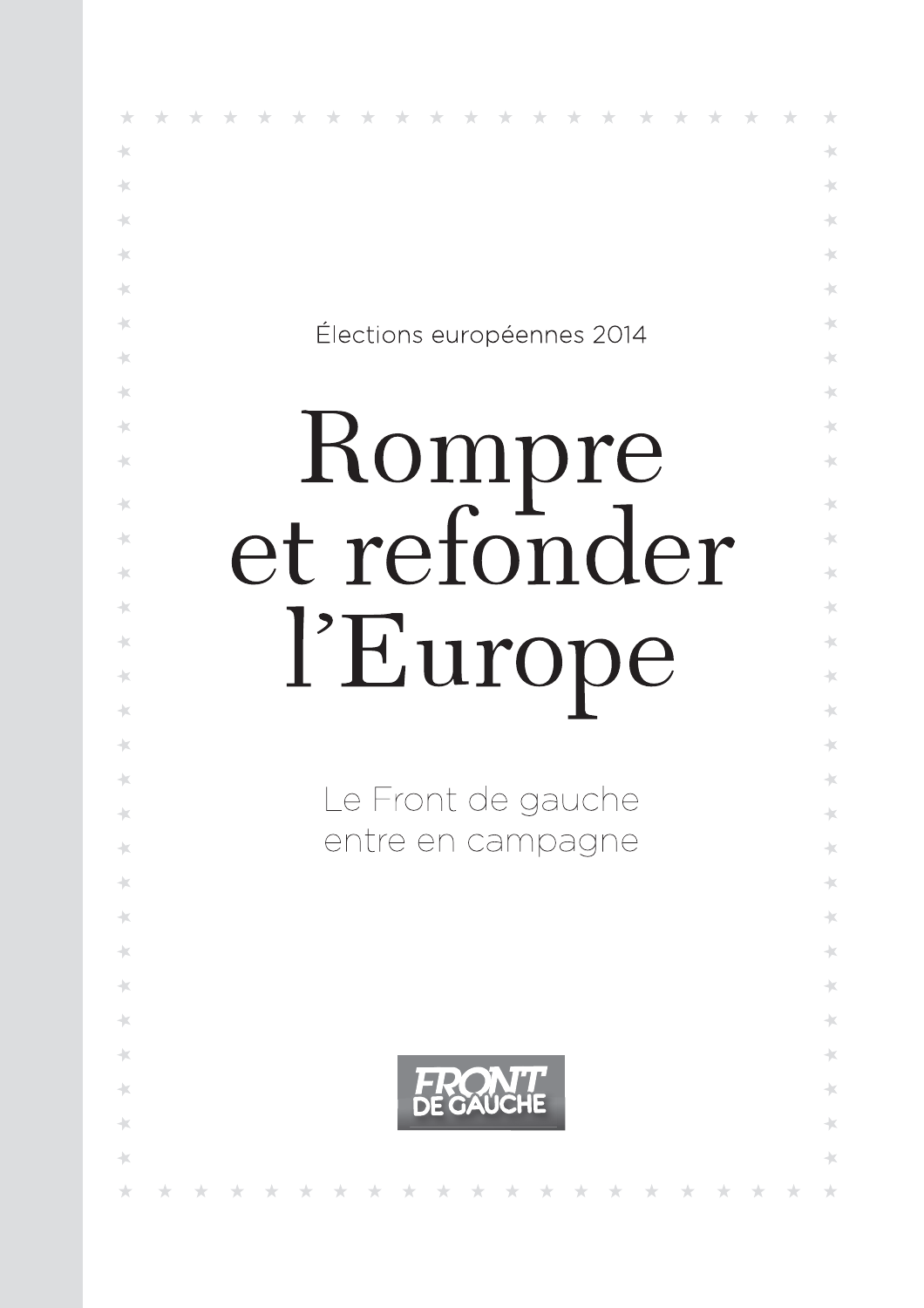$\begin{tabular}{c} \hline \quad \quad & \star \quad \quad \\ \hline \quad \quad & \text{Introduction} \end{tabular}$ 

 $\begin{array}{c} 3 \end{array}$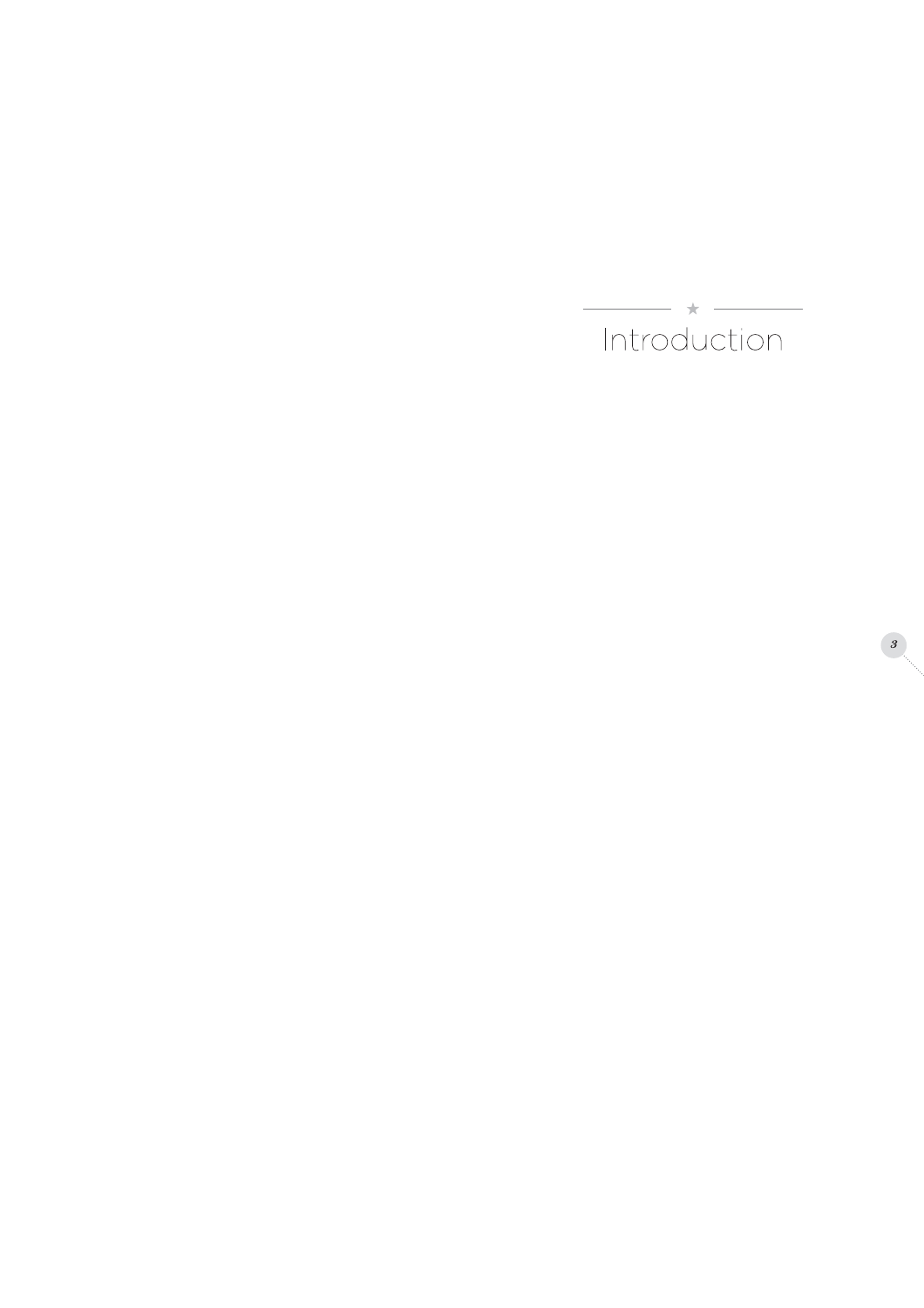Les peuples d'Europe sont dans la tourmente de la crise mondiale du capitalisme financiarisé. La crise est généralisée, le chômage et la pauvreté explosent, les économies des pays de l'UE sont très majoritairement en récession. Les dogmes ultralibéraux, les traités européens et ceux qui les défendent encore sont lourdement responsables de la crise en Europe. Les tenants du consensus libéral, quels qu'ils soient, en ont fait une opportunité pour accélérer les réformes libérales contre les travailleurs et toutes les formes de solidarités nationales, locales, européennes avec les politiques d'austérité violentes, imposées ça et là par la Troïka. En France, François Hollande a trahi ses engagements et ceux qui lui ont fait confiance en 2012. Il est aujourd'hui l'allié de Merkel et de la droite européenne, du MEDEF et des marchés

Dans ce contexte, les élections européennes du 25 mai 2014 seront décisives pour redonner la parole confisquée aux citoyens, stopper l'austérité et ouvrir la voie du redressement social, économique et écologique de notre pays. A juste titre, les politiques d'austérité et la méthode autoritaire employée pour les faire appliquer font aujourd'hui l'objet d'un rejet massif des peuples. Des millions de femmes et d'hommes se mobilisent contre ces choix qui dégradent leurs conditions de vie et de travail, qui attaquent leurs droits sociaux et politiques. Il faudra que cette colère s'exprime, il faudra que de cette colère puisse émerger un espoir, celui de celles et ceux qui n'ont pas renoncé au changement et au progrès humain.

Nous pouvons être la bonne surprise de ces élections, bouleverser le paysage politique en France, faire gagner la gauche qui s'oppose à la politique d'austérité. Cela bousculerait des rapports de force ouvrant la voie au rassemblement d'une majorité alternative à la politique du gouvernement. Puisque l'élection européenne est la seule qui se tienne au même moment dans toute l'UE, elle peut permettre de faire converger les puissantes résistances populaires qui se sont considérablement développées ces dernières années, les forces disponibles à gauche, elles aussi en progression en Europe, contre l'austérité et pour des solutions de progrès à la crise.

Depuis 2005, nous avons étés de ce côté. Nous avons combattu le Traité Constitutionnel Européen. C'est de cette bataille que le Front de gauche est né. Nous avons su rassembler bien au delà de nous même pour permettre la victoire du peuple français et ouvrir une brèche pour tous les européens. Nous nous sommes battus en 2008 pour un référendum et contre le traité de Lisbonne. Quatre millions de français ont voté pour Jean-Luc Mélenchon, le candidat du Front de gauche, et ses propositions pour l'Europe à l'élection présidentielle de 2012. Nous étions 80 000 dans la rue en septembre 2012 contre le traité budgétaire, rédigé par Sarkozy et Merkel, adopté par Hollande. Nous avons résisté et travaillé l'alternative politique. Nous avions raison.

Les députés européens du Front de gauche ont joué leur rôle. Ils ont défendu dans le Parlement européen, les intérêts des françaises et des français, les intérêts de l'ensemble des peuples européens au sein du groupe de la Gauche unie européenne - Gauche verte Nordique (GUE-NGL). Ils ont fait vivre des propositions alternatives et sont intervenus en appui aux luttes. Grâce aux progrès des forces de la Gauche européenne dans de nombreux pays, ce groupe peut être considérablement renforcé en 2014, devenant alors un outil plus puissant pour mener les batailles dans les institutions et dans la rue.

Dans chaque vote Front de gauche aux élections européennes, il y aura la rupture avec cette Union Européenne libérale et, indissociablement, l'idée de sa refondation sur des bases sociale, écologique,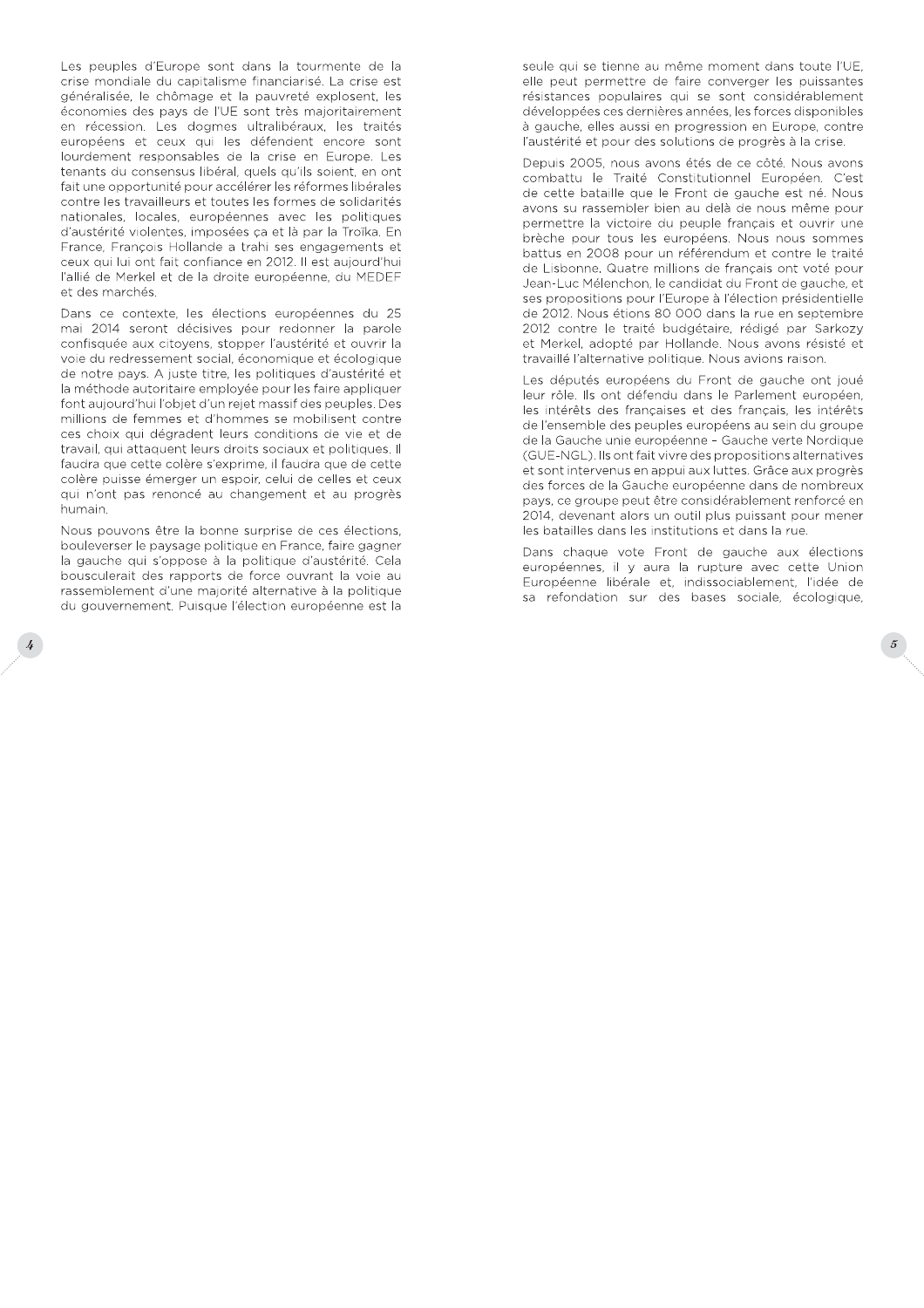démocratique et pacifique, dans le respect de chaque peuple, de chaque nation, de la souveraineté populaire et de la solidarité internationale. Nous voulons lutter et désobéir avec les travailleurs, les citoyens, les forces sociales, syndicales et politiques qui se lèvent contre l'austérité, la toute puissance des marchés financiers, le dumping social, la mise à mal de notre écosystème. Nous voulons les rassembler sur des solutions solidaires visant un nouveau modèle de développement en Europe. Les propositions de politique européenne inscrites dans L'Humain d'abord sont plus que jamais d'actualité.

Dans chaque vote Front de gauche, il y aura la sanction de ceux qui nous ont conduit là, le refus du replis nationaliste et xénophobe, et surtout le rassemblement de celles et ceux qui sont prêts à prendre un autre chemin avec les peuples européens, les forces de gauche qui résistent et construisent l'alternative partout en Europe. C'est la démarche de résistance et d'espoir que portera le Front de gauche en France, les listes de la gauche alternative dans les pays européens et Alexis Tsipras, au nom de nous tous, dans une campagne européenne inédite pour la présidence de la Commission européenne.

 $6<sup>°</sup>$ 



 $\boxed{7}$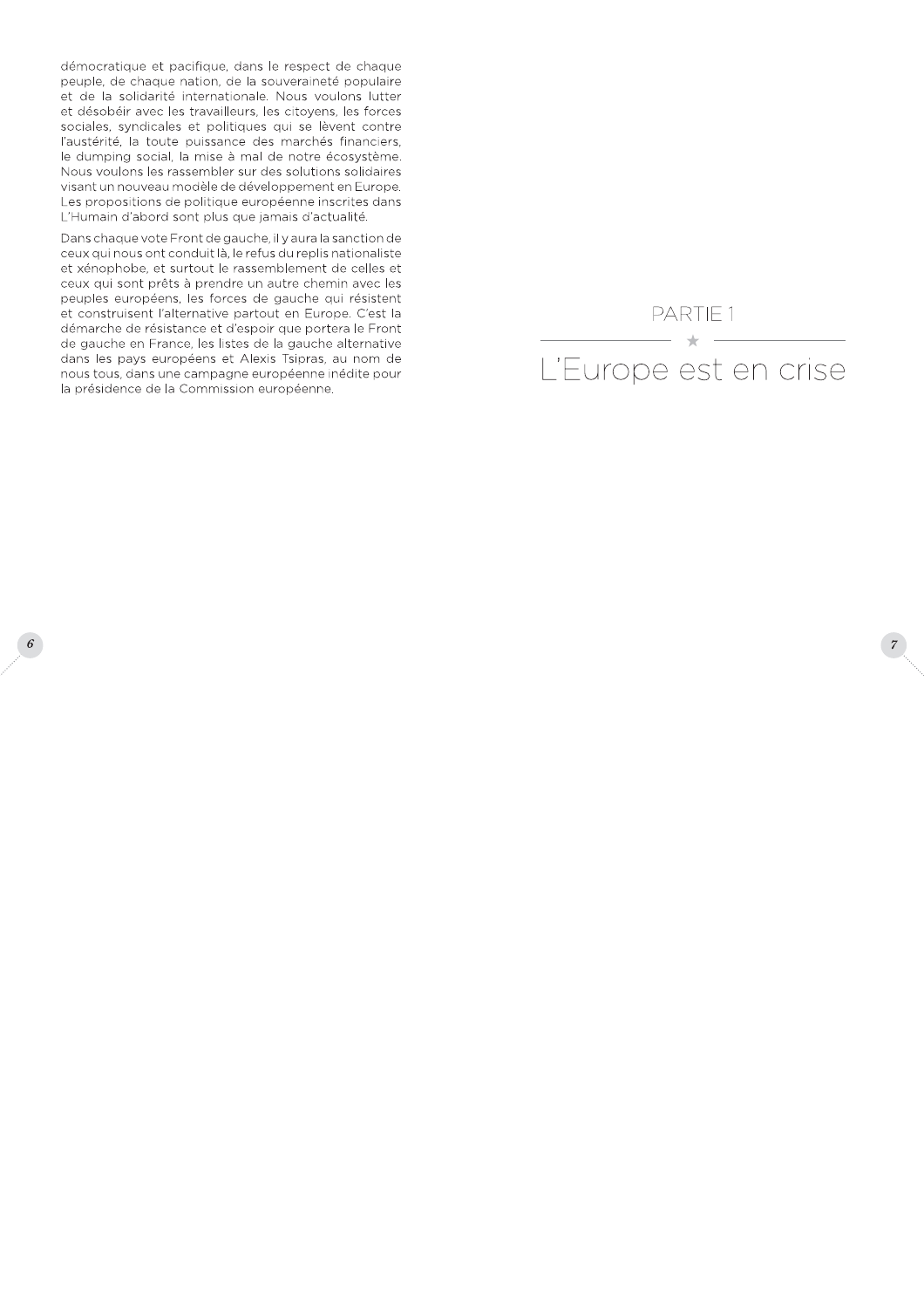### CETTE CRISE EST À LA FOIS SOCIALE ET ÉCOLOGIQUE

Il s'agit de la crise d'un système qui use les travailleurs, en même temps qu'il épuise les ressources naturelles et la biosphère, menaçant la survie même de l'humanité.

#### Une destruction de l'écosystème

Aujourd'hui, après le dernier rapport du GIEC, nul ne peut remettre en cause le changement climatique ni l'impact des activités humaines. Il est urgent d'agir pour bloquer cette évolution mais aussi pour en affronter les conséquences. Il faut agir vite, et méthodiquement en se fixant des objectifs contraignants et en coordonnant tous les moyens d'action en vue du but à atteindre. Or, l'Union européenne aggrave la situation en laissant les firmes multinationales organiser la multiplication irrationnelle du transport de marchandises et en refusant de prendre des mesures volontaristes pour organiser la transition énergétique.

#### Une explosion de la pauvreté et du chômage

La « crise économique » et sociale désorganise durement et durablement nos sociétés. Le nombre de chômeurs, de précaires et de pauvres atteint des records en Europe. Les politiques néolibérales menées par les différents aouvernements et les institutions européennes sont responsables de cette situation. Des baisses de salaires sont mises en œuvre dans plusieurs pays européens. Les services publics sont sacrifiés, les droits sociaux détruits méthodiquement. Les populations et plus particulièrement les femmes subissent une grande régression sociale et pour beaucoup, un véritable processus de paupérisation. L'avenir de millions de jeunes est ainsi mis en péril.

#### Une négation de la démocratie

Les choix économiques et sociaux des classes dominantes en Europe s'appuient sur une négation des souverainetés populaires. Ce sont désormais des instances technocratiques, en particulier la « troïka » (FMI, BCE et Commission européenne) qui concentrent les pouvoirs. Face aux sanctions électorales, aux grèves et mouvements de masse, les gouvernements se maintiennent artificiellement via de grandes coalitions dites d'« union nationale » ou des gouvernements non élus pour continuer à appliquer les memoranda, niant ainsi tous les messages politiques exprimés par leurs peuples. Dans tous les pays où la contestation est massive, les mouvements sociaux sont réprimés, les libertés syndicales réduites et le pluralisme des média remis en cause.

> CETTE CRISE S'INSCRIT DANS LA CRISE GLOBALE DU CAPITALISME NÉOLIBÉRAL QUI A COMMENCÉ EN 2007

#### Une crise mondiale du capitalisme financiarisé

Il s'agit de la crise d'un système fondé sur les prédations du capital financier et d'un mode d'accumulation du capital dont les contradictions s'aiguisent toujours plus. La pression accrue sur les revenus salariaux, condition du maintien de profits toujours plus élevés, sapent les possibilités d'une croissance des débouchés pour les marchandises, faisant, comme aux Etats-Unis, de l'endettement des ménages le principal expédient pour maintenir la croissance.

 $\overline{g}$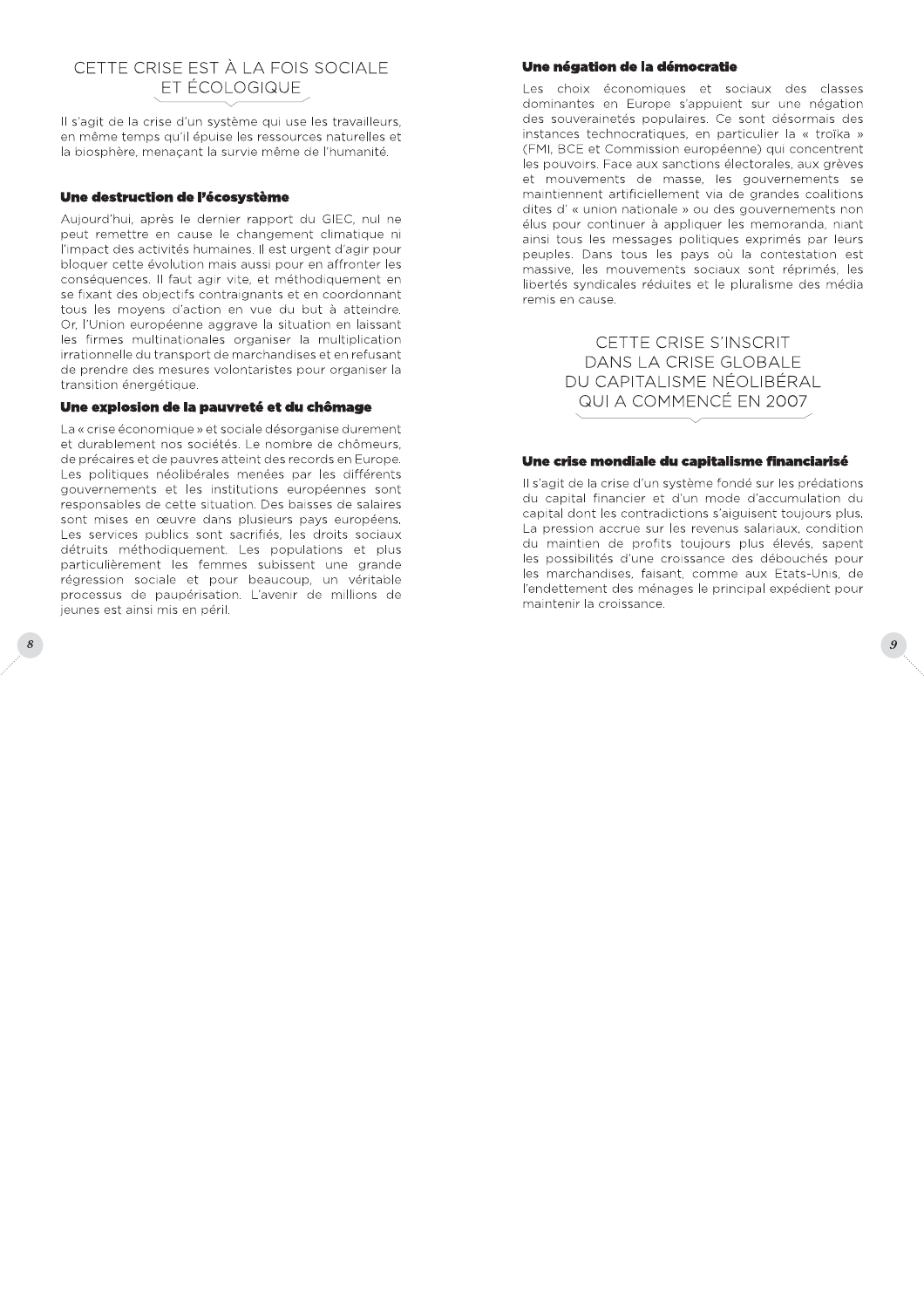Qui entre en résonance avec la crise propre de l'Union européenne

Cette crise globale se manifeste dans le cadre de l'Union européenne et principalement de la zone euro par des traits spécifiques qui tiennent à la nature de la construction européenne, fondée sur la concurrence généralisée et le dumping social et fiscal. Les modalités de construction de la monnaie unique ont entériné la soumission des politiques publiques aux marchés financiers, et l'impossibilité de politiques sociales ou de relance de l'activité économique. L'UE néolibérale organise la divergence économique entre les pays membres et l'absence de solidarité financière entre eux. La crise de la dette publique survenue en 2009 était inscrite dans les bases mêmes de ses traités. Maastricht et Lisbonne.

#### L'Europe austéritaire : la réponse des classes dirigeantes

Face à cette impasse, les réponses des classes dirigeantes des pays de la zone euro ont été principalement la fuite en avant : donner toujours plus de pouvoir à la finance, renforcer encore les politiques d'austérité, mener une concurrence exacerbée avec les pays du Sud, et éloigner encore les politiques menées de tout contrôle par la souveraineté populaire et de tout débat démocratique. Le fédéralisme qui se construit ainsi et s'est accéléré récemment (adoption du Traité sur la stabilité, la coordination et la gouvernance (TSCG) de la zone euro et de diverses directives (six pack, two pack)) est en effet un fédéralisme autoritaire qui tient les peuples le plus possible à distance.

Si en 2012, par le moyen de dispositifs exceptionnels et d'un certain assouplissement des règles d'intervention de la Banque centrale européenne, - d'ailleurs à l'encontre de certaines des règles des traités - ces classes dirigeantes

sont parvenues un temps à éloigner la menace de l'éclatement de la zone euro, la profonde instabilité de cette dernière demeure. La crise est donc loin d'être finie, et donne l'occasion au patronat européen, par le biais des politiques menées par les gouvernements, de tenter de remettre en cause les acquis sociaux et démocratiques, issus dans les différents pays d'Europe des luttes des décennies passées.

Dans cette situation, les politiques d'austérité menées dans tous les pays provoquent une catastrophe sociale et écologique. Elles minent toujours plus l'Etat social et la démocratie. De plus, la fiscalité, loin d'être redistributive, épargne les rentiers et les plus riches. Elle aggrave les inégalités. Ces politiques enclenchent une dynamique infernale : la contraction de l'activité engendre la diminution des recettes fiscales, approfondissant ainsi les déficits et la dette, ce qui place les États sous la menace permanente des offensives spéculatives des marchés financiers, laquelle appelle de nouveaux plans d'austérité qui ne feront qu'aggraver le mal auquel ils prétendent remédier. Le spectre de la déflation (chute cumulative de l'activité des prix et des revenus) menace donc, tandis que la croissance des inégalités, la persistance du chômage de masse et de la précarité plonge une part croissante de la population en Europe dans la pauvreté.

C'est sur ce terrain que la réaction et l'extrême droite prospèrent distillant leurs thèses xénophobes qui visent à dresser les travailleurs et peuples les uns contre les autres, faisant le jeu du grand patronat et de l'oligarchie.

#### La cogestion autoritaire PSE-PPE s'attaque à la souveraineté populaire

L'arrivée au pouvoir du PS et de Francois Hollande n'a rien changé par rapport à l'alignement de la politique de Nicolas Sarkozy sur celle d'Angela Merkel. Le TSCG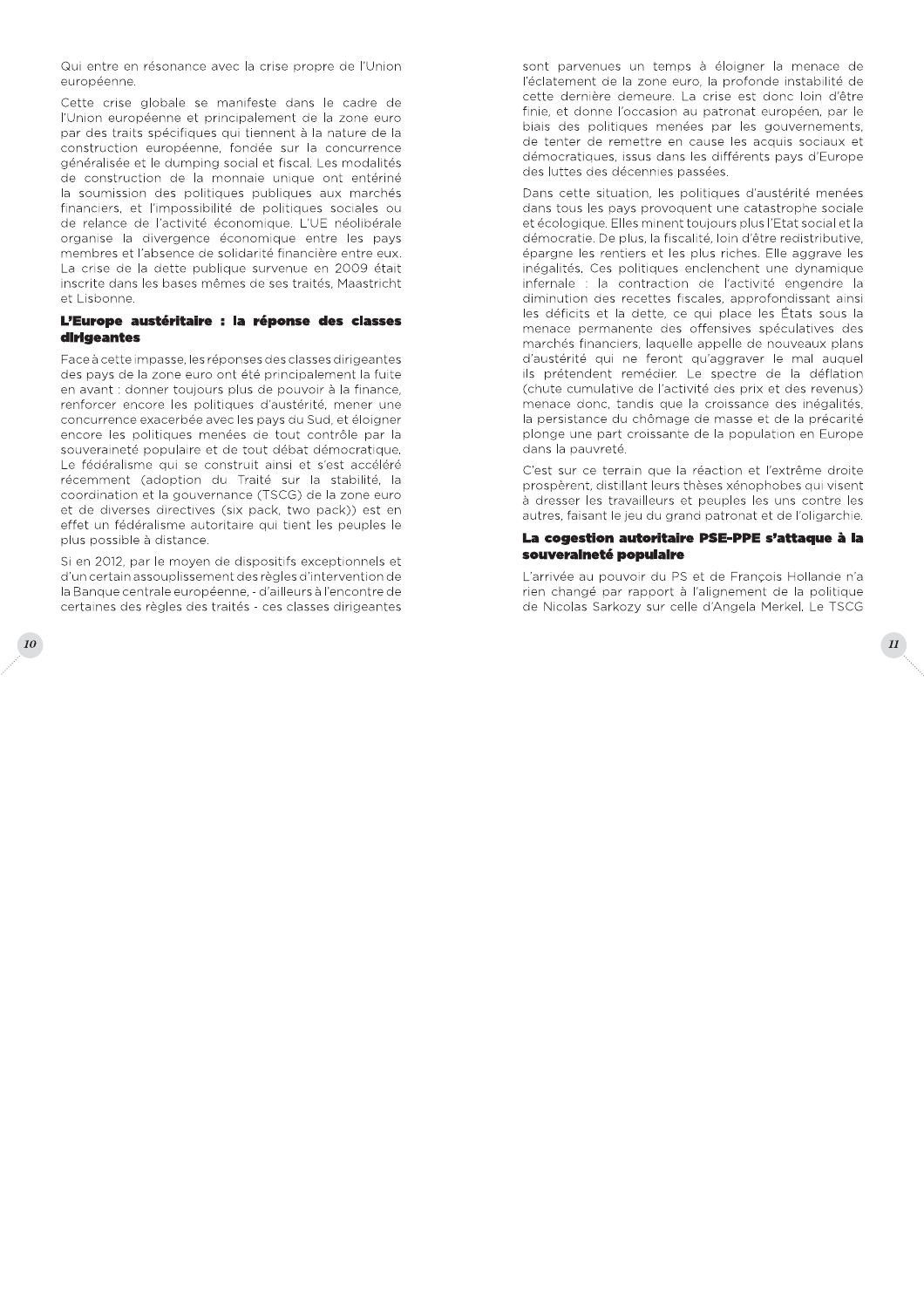n'a en rien été renégocié comme promis, et ratifié par le gouvernement et la majorité parlementaire en France.

Au niveau européen, le PSE cogère avec la droite (Parti populaire européen) le Parlement européen pour appliquer une politique libérale et se répartir les postes. A chaque fois que le choix leur est donné, les partis sociaux-libéraux préfèrent des majorités d'union avec la droite plutôt que des rassemblements à gauche. C'est le cas dans 14 pays sur 28. Nous pouvons mettre en échec cette politique de capitulation, et dessiner une alternative européenne aux politiques d'austérité !

Les caractéristiques de cette crise nous montrent qu'une seule voie de sortie est possible : il faut rompre avec cette Union européenne là pour refonder une autre Europe, solidaire et démocratique.

PARTIE<sub>2</sub>

## $\sim$ Désobéir et rompre avec les traités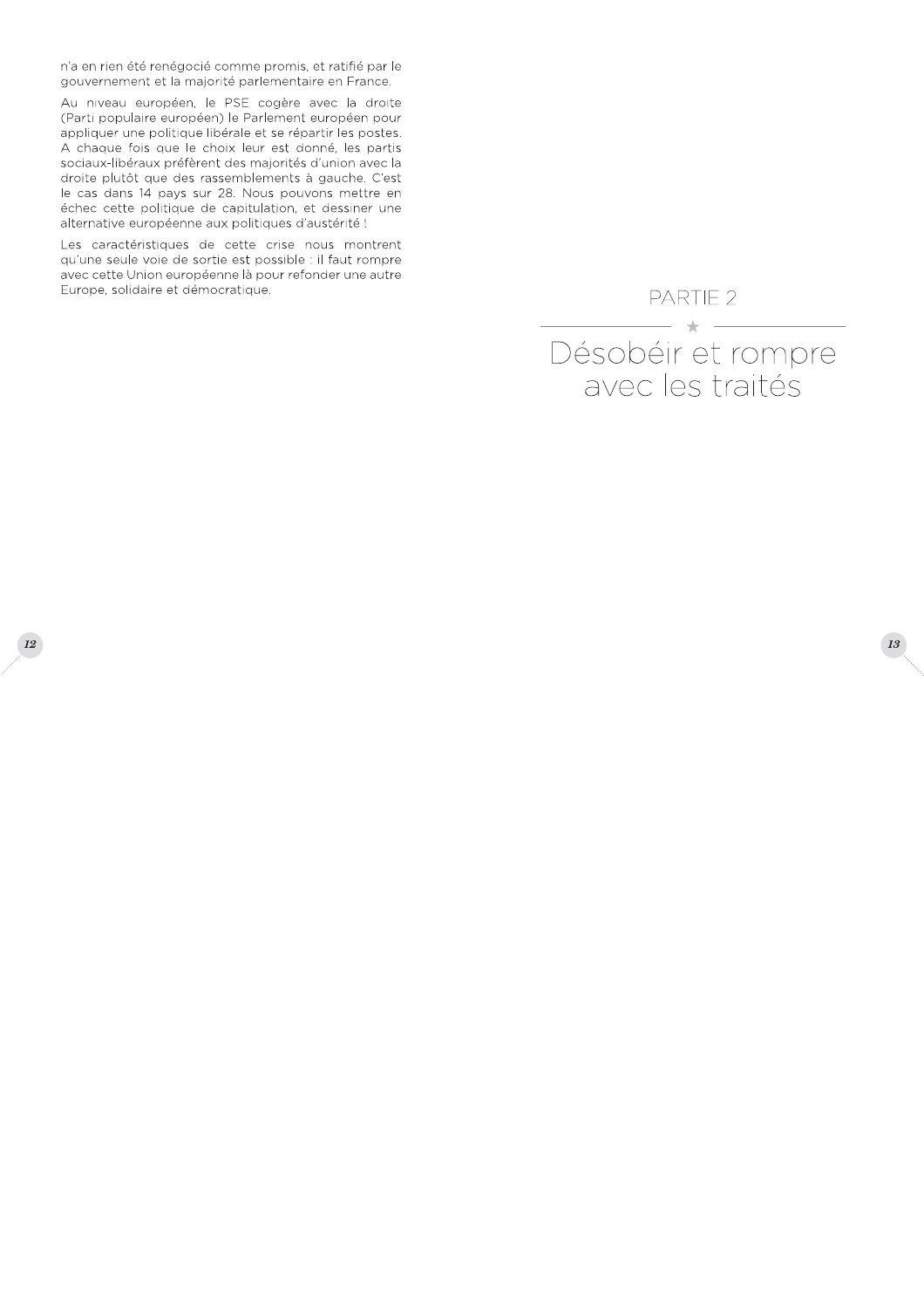Pour pouvoir refonder l'Europe sur de nouvelles bases, il faut d'abord rompre avec l'Union Européenne actuelle. Ce qui fonde l'Union Européenne sont les traités négociés en secret par les gouvernements et ratifiés sans que les peuples ne soient consultés. Que ce soit le traité de Lisbonne ou le récent Traité sur la stabilité la coopération et la gouvernance (TSCG), ils organisent le dumping social et fiscal, imposent des politiques d'austérité permanente et excluent les politiques économiques et sociales du débat public et de la décisions citovenne. Ce sont à ces traités et plus largement à leur logique qu'il faut désobéir pour pouvoir se libérer du carcan qui opprime les Peuples. Nous sommes prêts à cet affrontement et à en assumer toutes les conséquences.

NOTRE MÉTHODE POUR ROMPRE : UNE RÉVOLUTION CITOYENNE QUI S'APPUIE SUR LA SOUVERAINETÉ POPULAIRE ET LES MOBILISATIONS POPULAIRES.

#### Se battre au niveau européen avec toutes les forces progressistes

Les combats au sein de l'UE, que ce soit par les mobilisations ou au parlement, sont nécessaires. Ils contribuent à la résistance, à informer les peuples de ce qui se fait souvent dans une opacité totale et à indiquer ce qu'il faudrait faire.

Les peuples ne sont pas restés sans voix face aux politiques d'austérité et aux diktats de la troïka. Des mouvements puissants se sont développés ces dernières années dans différents pays, ils doivent converger au niveau européen. Les citoyens de Grèce, d'Espagne et

 $14$ 

du Portugal affrontent courageusement les politiques libérales, alors même que leur gouvernement répond par la répression et la criminalisation des luttes. Cela démontre clairement que l'autoritarisme vient au secours du libéralisme. Ces combats montrent la voie pour unifier les résistances en Europe.

Le Front de gauche y est engagé et contribuera à leur renforcement en France et en Europe. Voilà pourquoi il est important d'élire le maximum de député-e-s européens du Front de Gauche capables de relayer les luttes et d'en déclencher, pour alerter sur les dangers et mobiliser sur des solutions.

Dans tous les pays, les partis de la gauche alternative jouent un rôle majeur dans la résistance à l'Europe des néo-libéraux. Ils progressent dans de nombreux pays. C'est en renforçant nos coopérations avec les forces - sociales et politiques - qui rejettent l'austérité et la construction libérale de l'UE que nous œuvrerons utilement contre l'Europe de l'austérité.

#### Rompre et désobéir : assumer l'affrontement pour ouvrir des brèches

Dans la situation actuelle, l'élargissement à 28 Etats membres rend quasiment impossible la modification des traités qui requiert l'unanimité des pays membres. Un seul pays pourrait bloquer tout progrès social ou écologique.

Un gouvernement de gauche devrait donc assumer un rapport de force diplomatique, économique et politique pour s'opposer aux projets dangereux, ouvrir le débat sur des propositions alternatives et créer les chocs diplomatiques visant une remise à plat de la construction européenne.

Nous essaverons d'obtenir une modification des règles actuelles. Si cela s'avère impossible, il faudra, avec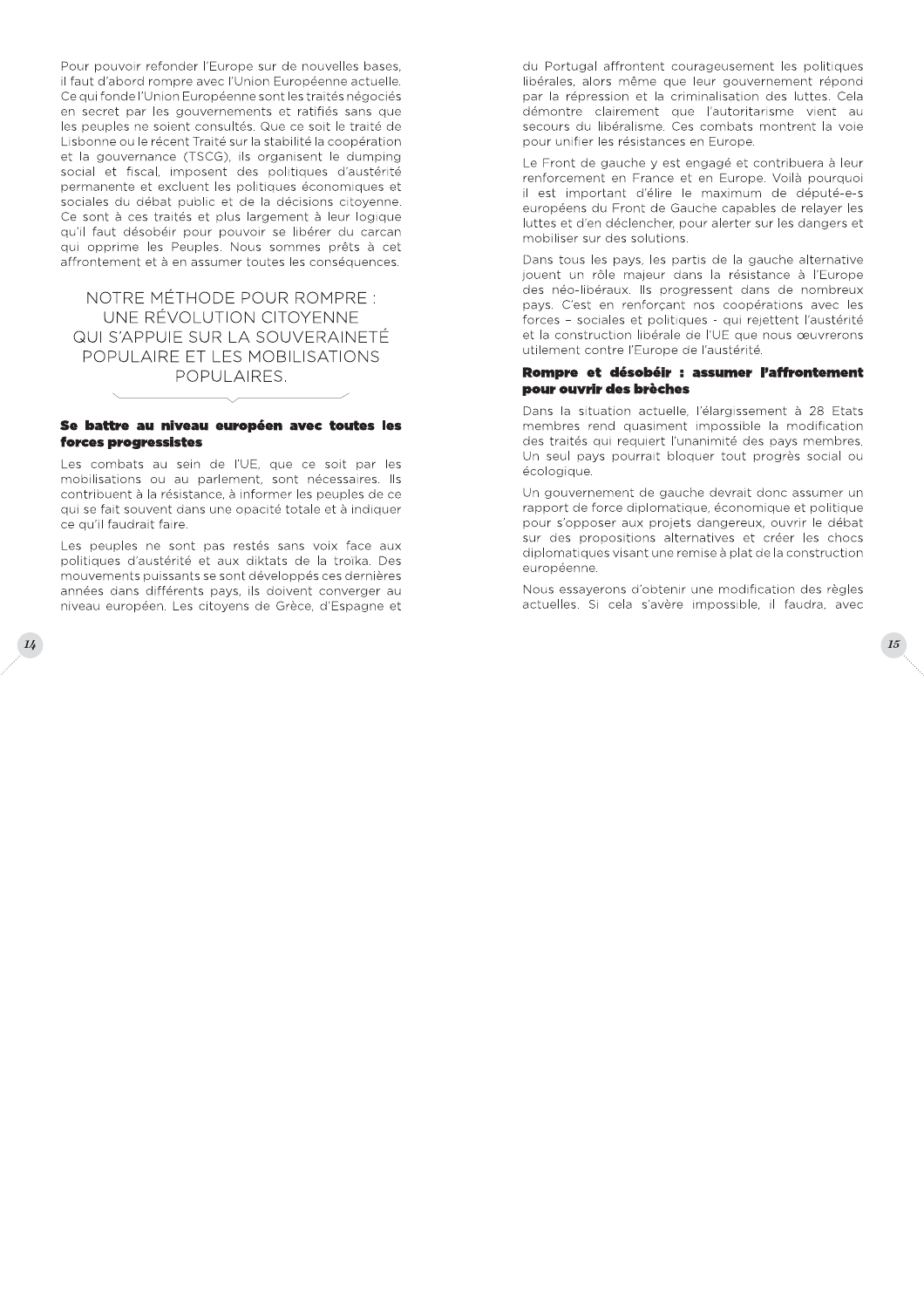tous les pays qui le souhaiteraient, désobéir aux règles européennes

La France est un grand pays, moteur en Europe et 2e puissance économique européenne. Un changement en France peut montrer l'exemple et entraîner d'autres peuples d'Europe.

#### Prendre des mesures unilatérales coopératives

La France doit mettre sa puissance au service des peuples qui résistent. Un gouvernement de gauche prendrait alors un certain nombre de mesures unilatérales en expliquant qu'elles ont vocation à être étendues à l'échelle européenne. Il s'agit de mesures unilatérales coopératives, en ce sens qu'elles ne sont dirigées contre aucun pays mais contre une logique économique et politique et que, plus le nombre de pays les adoptant est important, plus leur efficacité grandit. C'est donc au nom d'une autre conception de l'Europe qu'un gouvernement de gauche devrait mettre en œuvre des mesures qui rompent avec la construction actuelle de l'Europe. Face à cette Europe qui maltraite les peuples, nous proposons de construire une autre Europe.

ROMPRE AVEC L'EUROPE TELLE QU'ELLE EST POUR REFONDER UNE AUTRE EUROPE

#### Sortir la dette publique de l'emprise des marchés financiers pour relancer l'emploi et la transition écologique

La résorption de la dette publique sert aujourd'hui de prétexte à mener des politiques d'austérité drastique. L'objectif clairement affiché est de casser toujours plus l'Etat social. La France n'est pas en état de cessation de paiement : le pays est suffisamment riche pour assumer la dette actuelle. Mais surtout, les traités actuels ont contraint les Etats à contracter cette dette auprès des banques privées et des marchés financiers. Les Etats sont obligés d'emprunter à des banques privées, à des taux qui peuvent aller jusqu'à 10%, les sommes qu'elles ont empruntées à moins de 1% à la Banque centrale européenne (BCE). L'euro est une construction politique et historique qui est aujourd'hui au service des marchés financiers. Il est le produit d'une conception monétariste qui emprunte son modèle à la Bundesbank et dont le gouvernement Merkel est le plus fervent défenseur. Il n'est plus vivable tel qu'aujourd'hui.

Dans cette situation, certains prônent la sortie de l'euro et la mise en œuvre de politiques de dévaluation compétitive. Ce projet est économiquement hasardeux. Il alourdirait l'encours de la dette publique, renchérirait les importations, ce qui pèserait sur le niveau de vie de la population, et ouvrirait la porte à la spéculation sur la nouvelle monnaie, donnant ainsi une arme puissante aux marchés financiers. Economiquement hasardeux, ce projet est politiquement néfaste car une politique de dévaluation compétitive est une politique non coopérative qui cherche à gagner des parts de marchés contre les autres pays. Loin d'induire plus de solidarité entre les peuples, elle entraînera encore plus de concurrence, de dumping social et fiscal, avec le risque d'exacerber les tensions xénophobes et nationaliste. Enfin, cette solution est défensive car elle nous empêche de mener une bataille politique vis-à-vis des autres pays d'Europe. C'est pour ces raisons que le Front de gauche et le Parti de la gauche européenne, qui regroupe les partis de la transformation sociale et écologique en Europe, sont opposés à un tel projet.

Pour autant, nous ne nous satisfaisons pas de la situation actuelle qui est mortifère pour les peuples d'Europe.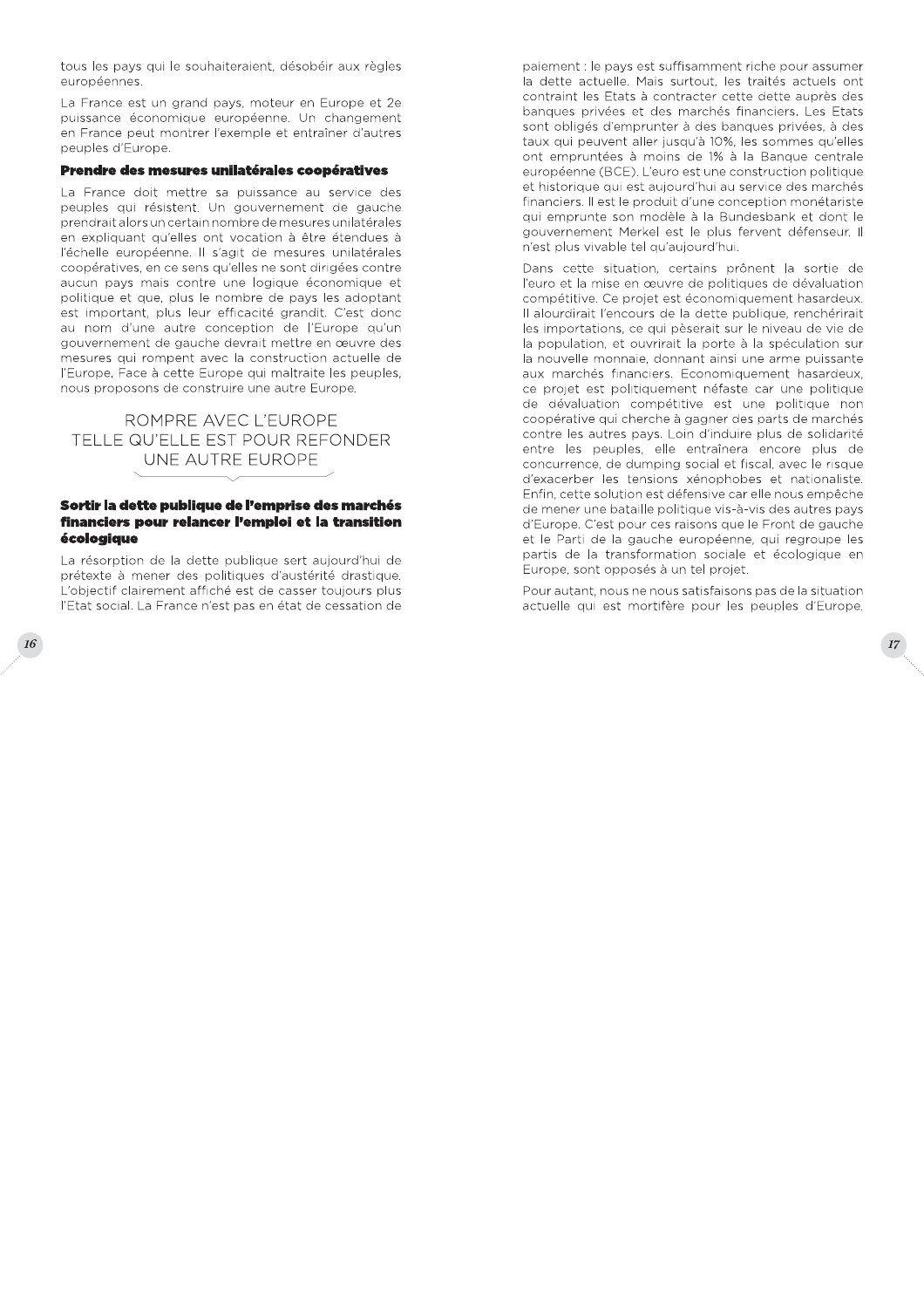L'Euro tel qu'il est aujourd'hui n'est plus supportable pour les peuples. Au niveau européen, nous proposons la tenue d'une conférence sur les dettes publiques qui aboutirait à l'annulation d'une grande part des dettes insoutenables des Etats membres et une révision des échéances et conditions de remboursement voire l'annulation pure et simple. Si cette solution s'avère impossible, faute d'accord des gouvernements des autres pays, un gouvernement de gauche devrait prendre des mesures unilatérales : la dette publique serait soumise au contrôle des citoyens et du Parlement. Elle ferait l'objet d'un audit citoyen qui pourrait déboucher sur un rééchelonnement, un moratoire ou une annulation. Certains pays l'ont fait. Les actionnaires des banques, les spéculateurs et la finance doivent assumer le prix de la crise dont ils sont responsables.

Au-delà, il faut un changement radical de politique monétaire. Il faut refonder l'euro pour en faire une monnaie au service des peuples. Il est indispensable que la BCE puisse prêter directement aux Etats et aux collectivités territoriales. Il faut donc, comme cela se fait par exemple aux Etats-Unis, au Japon et au Royaume Uni, que la banque centrale puisse financer les éventuels déficits publics nécessaires pour financer les investissements publics indispensables aux besoins sociaux des peuples de l'Union et à la transition écologique.

La France peut obtenir ce résultat en menant une bataille politique en Europe pour que les statuts de la BCE soient changés et que soit créé un Fonds européen de développement social, écologique et solidaire. Ce fonds serait contrôlé et administré démocratiquement dans le but de financer à bas taux, voire à taux zéro, des dépenses publiques des Etats membres et des investissements d'entreprises qui développent l'emploi, dans le respect de critères sociaux et écologiques précis,

**18** 

avec la contribution monétaire de la BCE et les recettes de la taxe sur les transactions financières

Si cette solution s'avère impossible faute d'accord des autres gouvernements des autres pays, un gouvernement de gauche devrait aussi prendre des mesures unilatérales en matière monétaire afin de subvertir l'Euro en le mettant au service d'une politique de relance de l'activité tournant le dos aux critères néo-libéraux. Ce pourrait être au moyen d'un établissement financier public. Ce dernier pourrait emprunter directement auprès de la Banque centrale sans passer par les banques privées. Si la BCE s'y oppose, le gouvernement passerait outre.

#### Pour sortir de l'austérité, refuser la politique budgétaire européenne

Le TSCG impose que les Etats aient un déficit structurel, construction statistique arbitraire, inférieur à 0,5 % du PIB. Tenir un tel objectif suppose de mener des politiques d'austérité de façon permanente et de couper massivement dans les dépenses publiques, la protection sociale et les services publics étant les premiers visés. Un gouvernement de gauche refusera d'appliquer une telle politique budgétaire et n'acceptera pas que la Commission européenne puisse dicter sa loi et remettre en cause la souveraineté populaire.

#### Récuser le dumping social et les libéralisations, en finir avec la précarité

Nous affirmerons un principe de non-régression sociale et écologique avec l'alignement sur le droit le plus avancé. Aucun pays ne doit se voir imposer des normes européennes inférieures à ses normes nationales. Nous nous battrons pour la promulgation de critères de convergence sociale permettant, par exemple, l'émergence d'un salaire minimum en Europe. Un gouvernement de gauche n'acceptera pas que les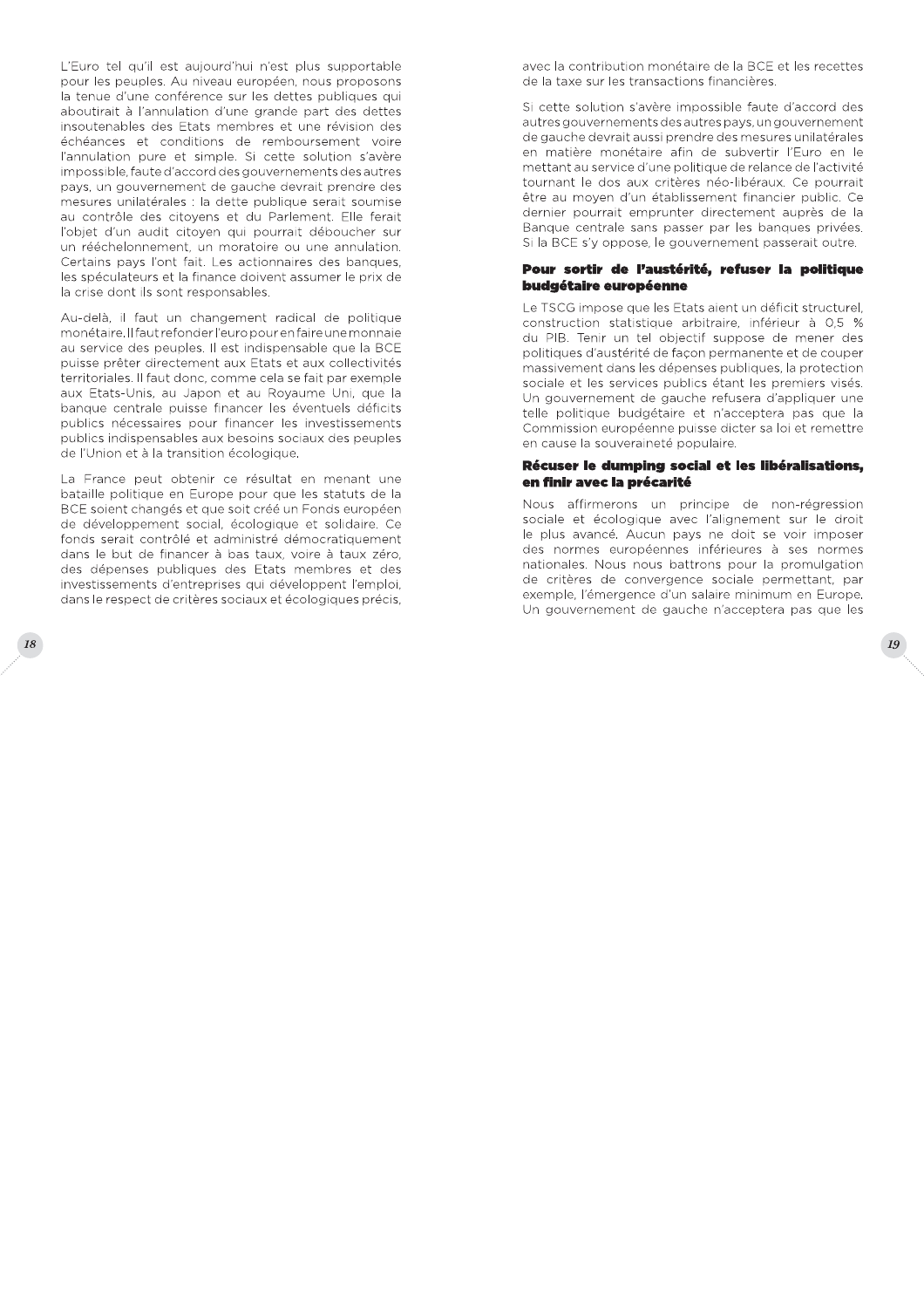salariés d'autres pays de l'Union venant travailler en France ne se voient pas accorder les mêmes droits que les salariés français. Il refusera d'appliquer la directive européenne sur le détachement des travailleurs et obligera les employeurs à appliquer le droit du travail à tous le salariés quelle que soit leur nationalité.

Face aux directives libérales, nous mettrons un coup d'arrêt à la dérégulation des services publics et à leur ouverture obligatoire aux marchés notamment en matière de transports.

#### En finir avec l'Europe de la finance

Les produits financiers doivent être placés sous une surveillance stricte des pouvoirs publics afin que la finance soit mise au service de la société et non l'inverse. Il faut en finir avec la cotation en continu, les ventes à découvert nues et les marchés de gré à gré. Les mouvements de capitaux entre l'Union européenne et le reste du monde doivent être contrôlés et réellement taxés. Les conglomérats bancaires doivent être brisés et une stricte séparation doit être instaurée entre les banques de dépôt tournées vers le financement de l'économie et les banques d'affaires intervenant sur les marchés. L'activité de ces dernières doit être strictement encadrée afin qu'elles ne puissent pas perturber le bon fonctionnement de l'économie. Depuis 1998, nous agissons pour la mise en place d'une taxe sur les transactions financières. Le projet Barroso de coopération renforcée entre 11 Etats pour créer une telle taxe est totalement insuffisant. Pourtant, P. Moscovici porte-parole des banques, le trouve « excessif ». Le gouvernement Hollande est le meilleur allié des banques. Nous proposons, au contraire, la création d'une taxe couvrant toutes les transactions financières, y compris les marchés des changes et taxant plus fortement les

produits spéculatifs. Sans décision européenne, nous appliquerons ces mesures en France.

Enfin, les paradis fiscaux permettent aux grandes fortunes et aux grandes entreprises de piller impunément les budgets publics. Ils brisent l'égalité devant l'impôt et assurent le blanchiment d'activités criminelles de toutes sortes. Ils encouragent la concurrence entre Etats vers le moins disant fiscal au détriment des finances publiques. Nous en avons assez des indignations hypocrites qui ne sont jamais suivies d'effet. Nous bloquerons tout mouvement de capitaux allant vers un paradis fiscal, y compris au sein de l'UE (Luxembourg, etc.).

#### Lutter contre le libre-échange destructeur

Ces mesures de protection face à la finance doivent être accompagnées de décisions similaires sur les échanges de marchandises. Le libre-échange donne tout pouvoir aux firmes transnationales. Il est anti-écologique car il pousse à produire à l'autre bout du monde ce qui peut être produit plus près et à envoyer nos déchets toxiques vers les pays pauvres. Nous ne voulons plus de cette « mondialisation des containers » à la surface de toutes les mers du globe. Il organise un nivellement général par le bas des normes sociales et environnementales. Il organise la compétition entre les salariés. Loin de la logique patronale de la « compétitivité » qui veut exporter à tout prix, nous favorisons la demande interne. La finalité de la production doit être la satisfaction des besoins. Pour cela, nous adapterons les outils aux productions et à leur origine : taxe kilométrique au niveau national et européen, visas sociaux et environnementaux aux frontières de l'UE

Ces mesures favoriserons la relocalisation des activités et sont nécessaires au développement de circuit court de production et de consommation.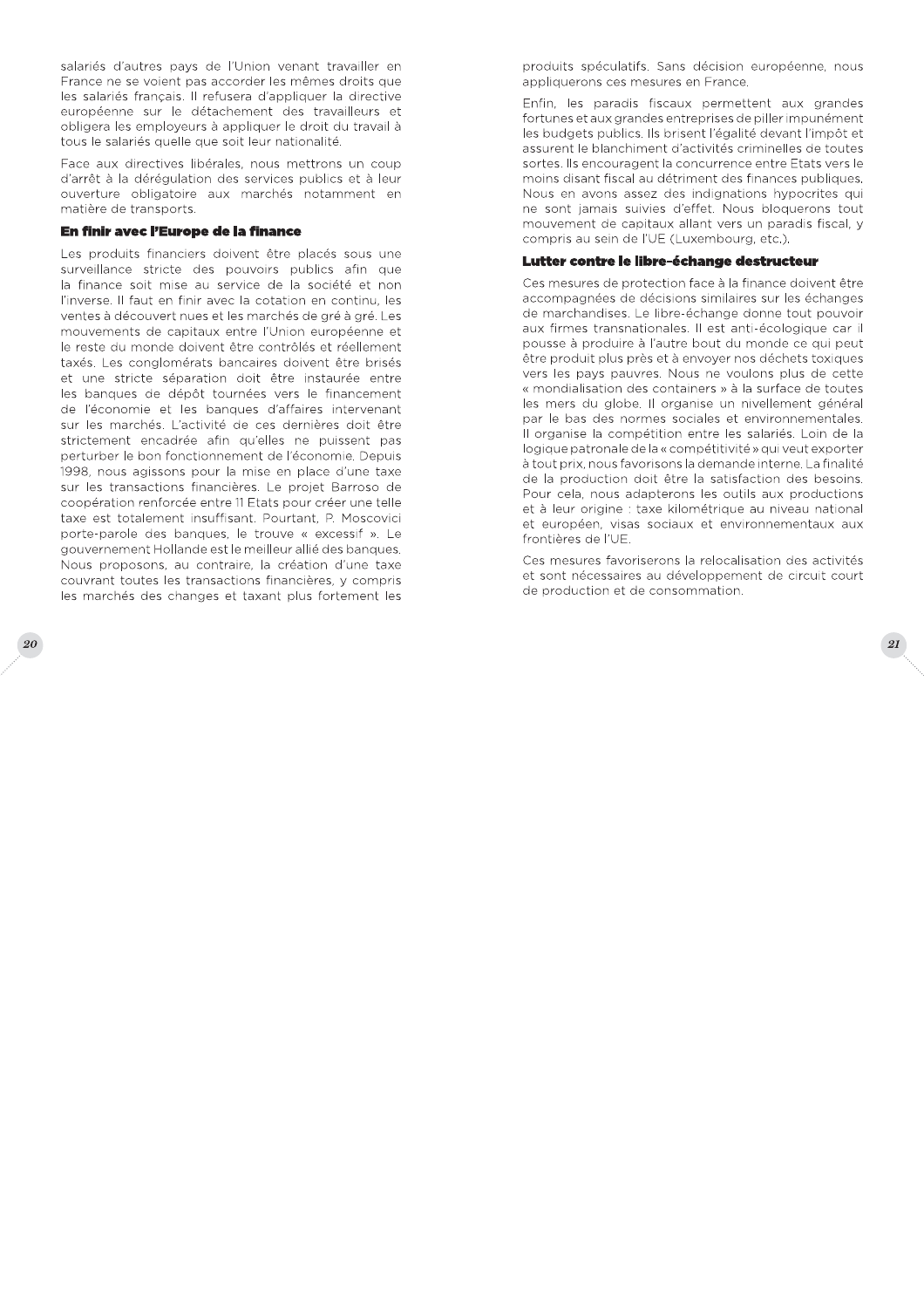Nous prônons une refondation de la Politique agricole commune (PAC) pour développer une agriculture écologique, paysanne, de proximité. Celle-ci devra favoriser le principe de souveraineté alimentaire.

Nous défendons la coopération internationale et la solidarité intra-européenne plutôt que la guerre économique de tous contre tous.

#### **Refuser le GMT**

Le grand marché transatlantique (GMT) est un projet d'accord de libre échange entre l'Union européenne et les États Unis, au service des grandes firmes transnationales. Loin d'être un sujet technique, le GMT est un sujet déterminant pour l'avenir social, écologique, économique et démocratique de l'Europe. S'il devait être adopté, il destabiliserait nos industries, nos cultures, nos agricultures. Il permettrait l'arrivée en Europe de produits ne répondant pas à nos normes sociales ou environnementales. C'est particulièrement vrai dans le domaine agricole. Bœufs aux hormones, poulets à l'eau de javel et OGM pourraient déferler dans nos assiettes. Le principe du recours à des tribunaux d'arbitrage privés, acté dans le mandat de négociations de la Commission européenne, est inadmissible. Ce serait une remise en cause insupportable de la souveraineté juridique des Etats aux profits du capital financier transnational. Ils permettraient par exemple aux multinationales d'attaquer les Etats ayant adopté des législations contre les OGM et contre l'exploitation des gaz de schistes et autres hydrocarbures non conventionnels.

Ce projet est inacceptable et la méthode mise en œuvre pour le faire adopter l'est tout autant. Le Peuple n'a jamais été consulté, le Parlement non plus. Pourtant des collectivités ont déjà appelé à l'arrêt des négociations. Ce mouvement devrait s'amplifier. Lors de son voyage aux Etats-Unis, François Hollande a appelé à une accélaration des négotiations de ce projet atlantiste. Le mandat de négociation est tenu secret pour soidisant défendre les intérêts européens. Pourtant les informations divulguées par Edward Snowden sur les écoutes de la NSA, dans la continuité des révélations de Julian Assange, démontrent que l'Union Européenne est massivement espionnée par les Etats-Unis. Les dirigeants de l'Union européenne auraient dû réagir notamment en arrêtant les négociations sur le Grand Marché transatlantique. Ils ne l'ont pas fait tant est grande leur soumission à Big brother. C'est pourquoi nous exigeons du gouvernement français la fin des négociations en cours et que nous réclamons à défaut la tenue d'un référendum sur le GMT.

Nous dénoncerons les accords de libre échange et notamment les accords dits de partenariats économiques, établis dans ce cadre, avec les pays d'Afrique et d'Amérique du Sud, qui détruisent les économies de ces pays, au profit des multinationales. Nous leur substituerons des accords basés sur la solidarité et la coopération.

#### Rompre avec le productivisme : instaurer la planification écologique européenne

Les modèles économiques actuels sur l'environnement ont des conséquences non seulement sur le climat, mais également sur le pillage des ressources naturelles, la multiplication des déchets toxiques que nous ne parvenons pas à retraiter et que nous déversons souvent dans les pays en voie de développement au mépris de la santé de leurs populations, sur l'appauvrissement très rapide de la biodiversité, sur la santé de tous via l'utilisation incontrôlée de substances toxiques diverses comme les pesticides. Face à la crise écologique, l'existence d'un intérêt général humain radicalement anticapitaliste n'a jamais été aussi évidente. La première nécessité de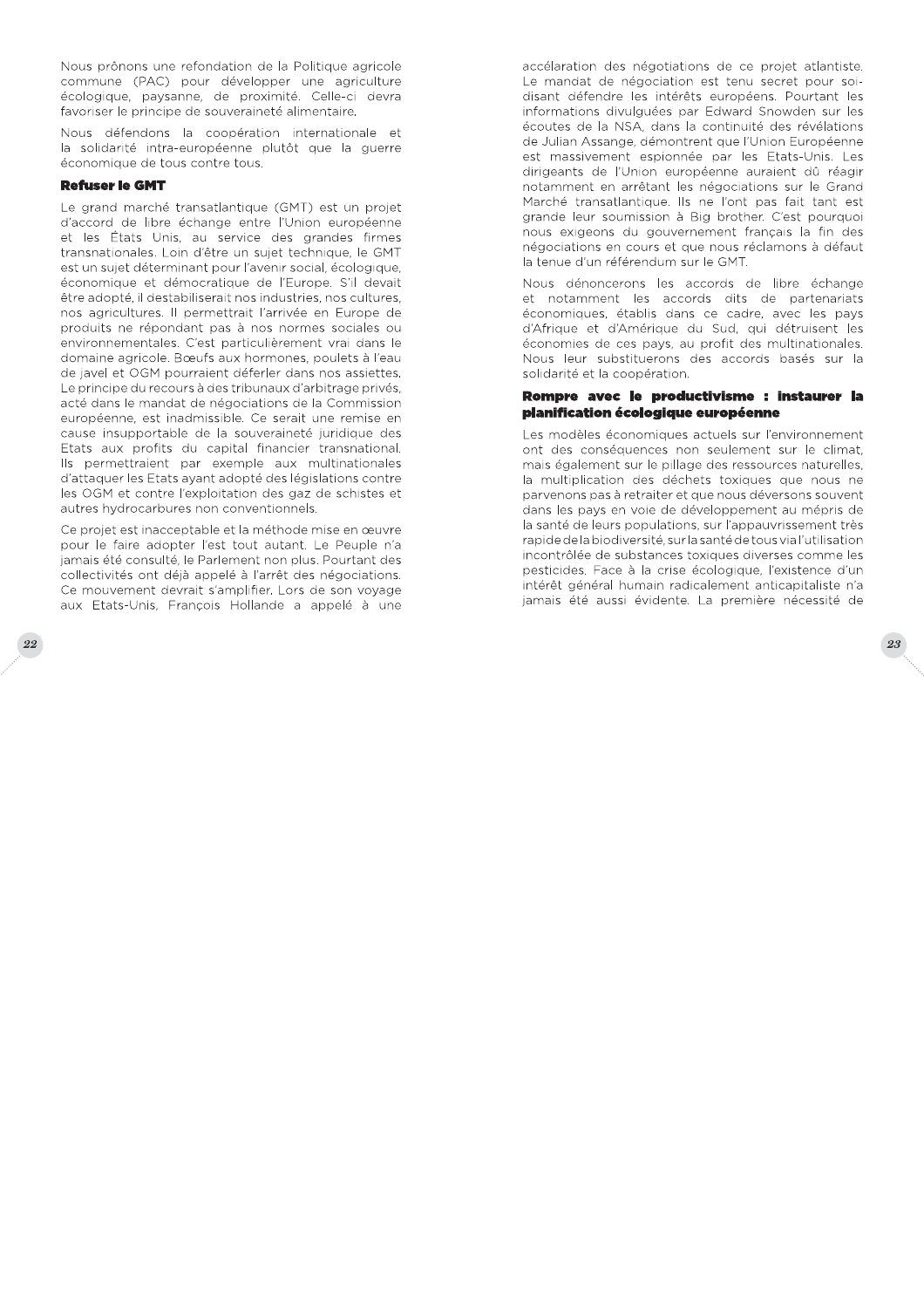l'Humanité est la préservation de l'écosystème que nous avons en commun ! Cette exigence incontournable unit l'humanité que veulent diviser les partisans du choc des civilisations.

Elle implique la mise en œuvre d'une planification écologique et le retour des biens communs de l'humanité et des services d'intérêt général dans le giron public. Elle impose l'application d'une « règle verte » pour solder la dette écologique. Nouvel outil de pilotage des politiques publiques, celle-ci permettra de repousser la date à laquelle nous aurons consommé l'ensemble des ressources que la Terre peut renouveler chaque année. Cela implique également la mobilisation de budgets au niveau des pays européens pour accélérer la transition énergétique. Cela passe notamment par le développement accéléré des énergies renouvelables pour diminuer drastiquement les énergies productrices de gaz à effet de serre et un débat public national immédiat sur la politique énergétique en France et la place du nucléaire. Il se déroulera sous contrôle citoyen de l'information jusqu'à la prise de décision et se terminera par un référendum.

L'Europe doit se mobiliser dès maintenant pour la lutte contre le réchauffement climatique et obtenir, à Paris, en 2015, un accord juridiquement contraignant et différencié de réduction des émissions des gaz à effets de serre, concernant tous les grands pays émetteurs. qui limite le réchauffement au plus à 2°C, ainsi que la création des fonds financiers incontournables dédiés à l'accompagnement des pays du Sud, des pays les moins développés et des pays les plus fragilisés dans leur projet de développement.

Ces mesures impliquent de rompre et désobéir à l'OMC, au FMI, en sus des directives ou traités européens, d'imposer de nouvelles orientations pour lutter contre la surconsommation matérielle (obsolescence programmée, emprise publicitaire, etc.), et de favoriser l'extension des services publics, et leur accès gratuit.

#### Rompre avec une Europe dépendante des intérêts géostratégiques américains :

L'OTAN est un outil au service des Etats-Unis pour défendre leurs intérêts stratégiques et leur vision du monde. Trop souvent, l'OTAN sert de prétexte pour contourner les décisions de l'ONU et s'affranchir du droit international. L'article 42 du traité de Lisbonne prévoit que les politiques des Etats de l'Union européenne doivent être compatibles avec les orientations de l'OTAN. Nous les voulons, au contraire, compatibles avec le droit international et militons pour la dissolution de l'OTAN. Sans attendre, nous prônons la sortie de la France de l'OTAN. Nous refusons le projet de bouclier antimissile de l'OTAN en Europe ainsi que l'installation de technologies états-uniennes dans les armes françaises.

Nous mettrons en échec les accords qui livrent les données personnelles des citoyens européens au gouvernement des Etats-Unis sous couvert de lutte contre le terrorisme : l'accord de données sur les passagers aériens européens qui se rendent aux USA ou les survolent ainsi que l'accord SWIFT qui donne accès aux données bancaires des citoyens européens.

Nous dénonçons la logique des G8 et G20. Nous refusons la toute puissance du dollar comme monnaie mondiale de réserve.

#### Rompre avec l'Europe forteresse et la politique agressive de l'UE vis-à-vis des pays du sud

Nous refusons le sort fait aux Rroms, érigés en boucs émissaires. Nous refusons cette Europe forteresse, qui criminalise les migrants avec FRONTEX, qui conduit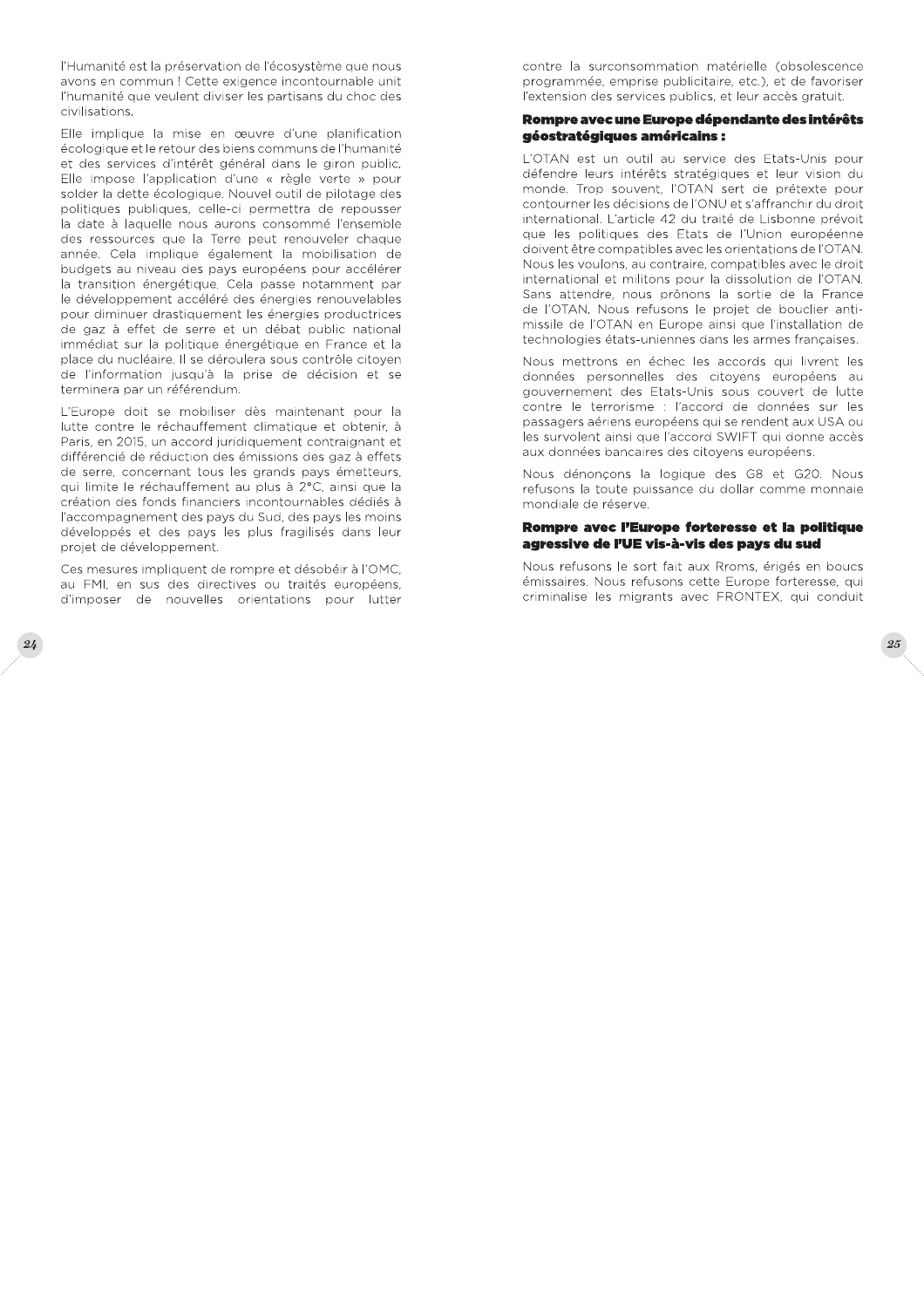à l'accumulation des naufragés et des cadavres à nos frontières.

Nous supprimerons les zones de rétention administrative qui sont des zones de non droit. Nous renégocierons les accords de Schengen au profit d'une action résolue en faveur de politiques nouvelles de migrations internationales et de codéveloppement, en particulier avec les pays du pourtour méditérrannéen.

Nous mobiliserons au niveau européen pour l'abrogation de la « directive de la honte » de 2008 qui banalise et généralise une politique d'internement et d'expulsion des migrants en Europe et refuserons de les appliquer en France.

Engager ces ruptures est une condition indispensable pour pouvoir refonder le projet européen sur de nouvelles bases libérées des traités européens actuels.

PARTIE 3  $\rightarrow$ Refonder l'Europe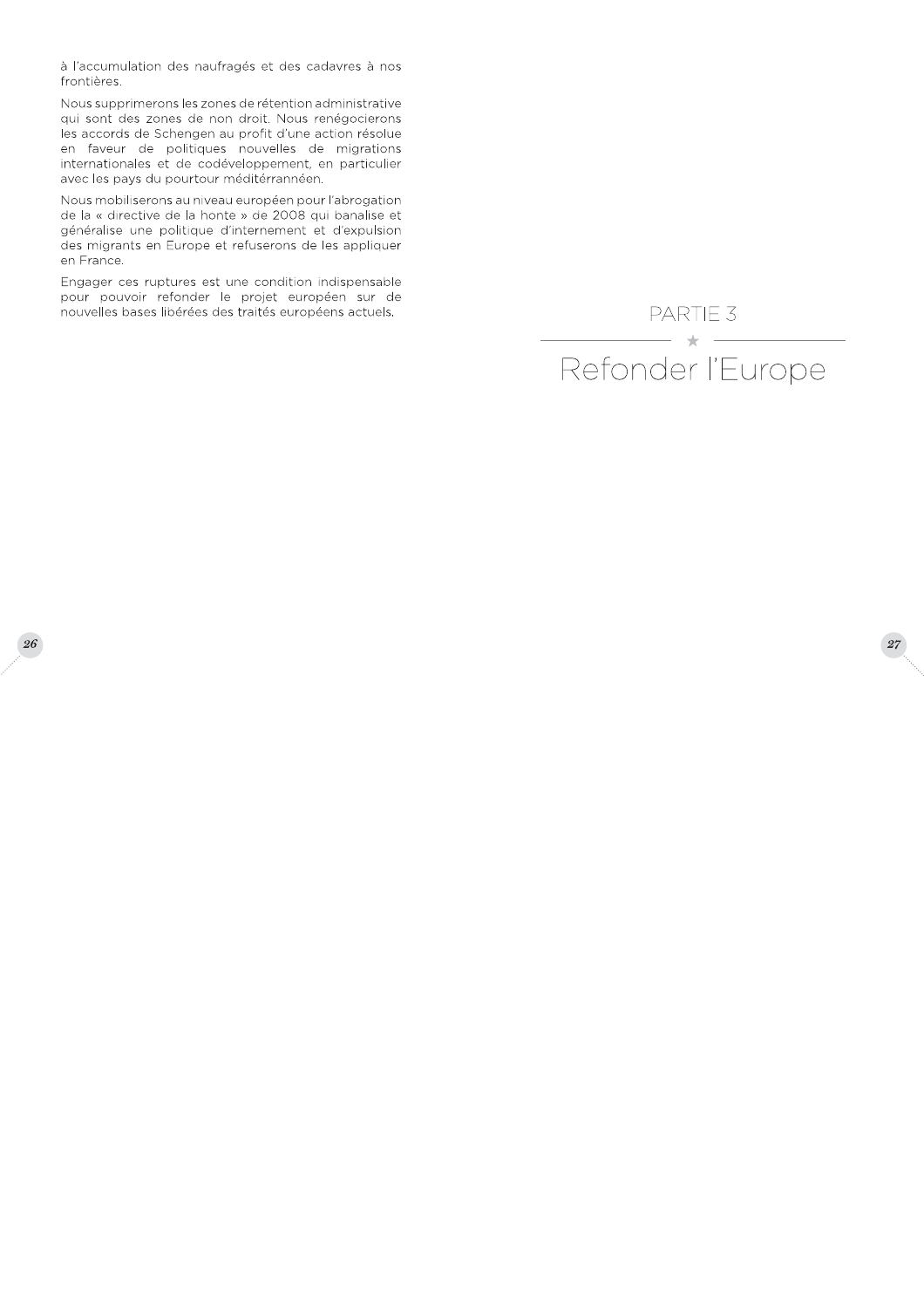Notre critique de l'UE et les ruptures que nous voulons engager avec ses fondements, ses traités, ses politiques, ne nous condamnent pas à un repli nationaliste. Paradoxalement, nous sommes aujourd'hui les seuls porteurs d'une idée européenne à laquelle les peuples pourraient adhérer car porteuse de progrès humain, social et écologique. Travestie par les forces qui ont construit l'UE actuelle pour nous, l'idée européenne est celle d'une construction démocratique, sociale, écologique, répondant à des formes d'organisation dont les peuples devront convenir ensemble, et qui œuvre pour la paix au plan mondial. C'est pourquoi nous proposons de la refonder.

#### Une Europe démocratique qui respecte les souverainetés populaires

Pour nous, les politiques de coopération entre les Etats comme les politiques intégrées doivent faire l'objet de débats publics, être librement consenties, contrôlées et soumises à la souveraineté populaire. Nous voulons que le peuple français soit consulté par referendum sur les grandes orientations européennes.

Nous voulons changer l'équilibre des pouvoirs en renforcant les assemblées élues. Les parlements nationaux doivent recouvrir leur compétence budgétaire et être associés aux processus d'élaboration des lois et des règles européennes. Le Parlement européen sera plus représentatif des citoyens, c'est à dire issu d'une élection à la proportionnelle sur des listes nationales. Ses pouvoirs doivent être renforcés, notamment pour ce qui est de l'initiative législative. Une instance antidémocratique telle que l'actuelle commission européenne ne pourra exister dans cette Europe...

Nous voulons développer des outils d'intervention des peuples dans les décisions européennes à tous les stades : élaboration des politiques européennes, suiviet évaluation de ces dernières. La pseudo procédure d'initiative citoyenne européenne deviendra un véritable droit de pétition, sans validation préalable d'une quelconque instance. Il faut ouvrir des espaces de dialogue pour une réelle prise en compte des revendications des syndicats de travailleurs et des ONG. Le lobbying sera strictement encadré voire interdit.

#### Une Europe du développement humain soutenable

Face au chômage et à la précarité, la priorité absolue doit être d'offrir aux européens un modèle de développement qui leur garantisse du travail, des revenus décents, une protection sociale, tout en protégeant notre écosystème.

Dans l'immédiat, nous proposons de lancer un grand plan européen d'investissement pour reconstruire les économies des payset en clencher la transition écologique. Faire face aux défis sociaux et environnementaux doit conduire à relocaliser les activités, transformer les modes de production, favoriser les circuits courts de production et de consommation.

Nous voulons impulser un autre type de production alliant développement humain, social et écologique par une réappropriation publique et démocratique des secteurs stratégiques, des coopérations industrielles et de recherche au niveau européen ainsi que l'instauration de visas écologiques et sociaux sur les importations. Nous proposons d'interdire les licenciements boursiers, créer des emplois qualifiés, sécurisés, bien rémunérés et donner des pouvoirs d'intervention aux salariés sur les choix des entreprises.

La préservation de l'écosystème sera une priorité de l'Europe refondée. Elle implique la mise en œuvre d'une planification écologique, le retour des biens communs de l'humanité dans le giron public, sous contrôle citoyen,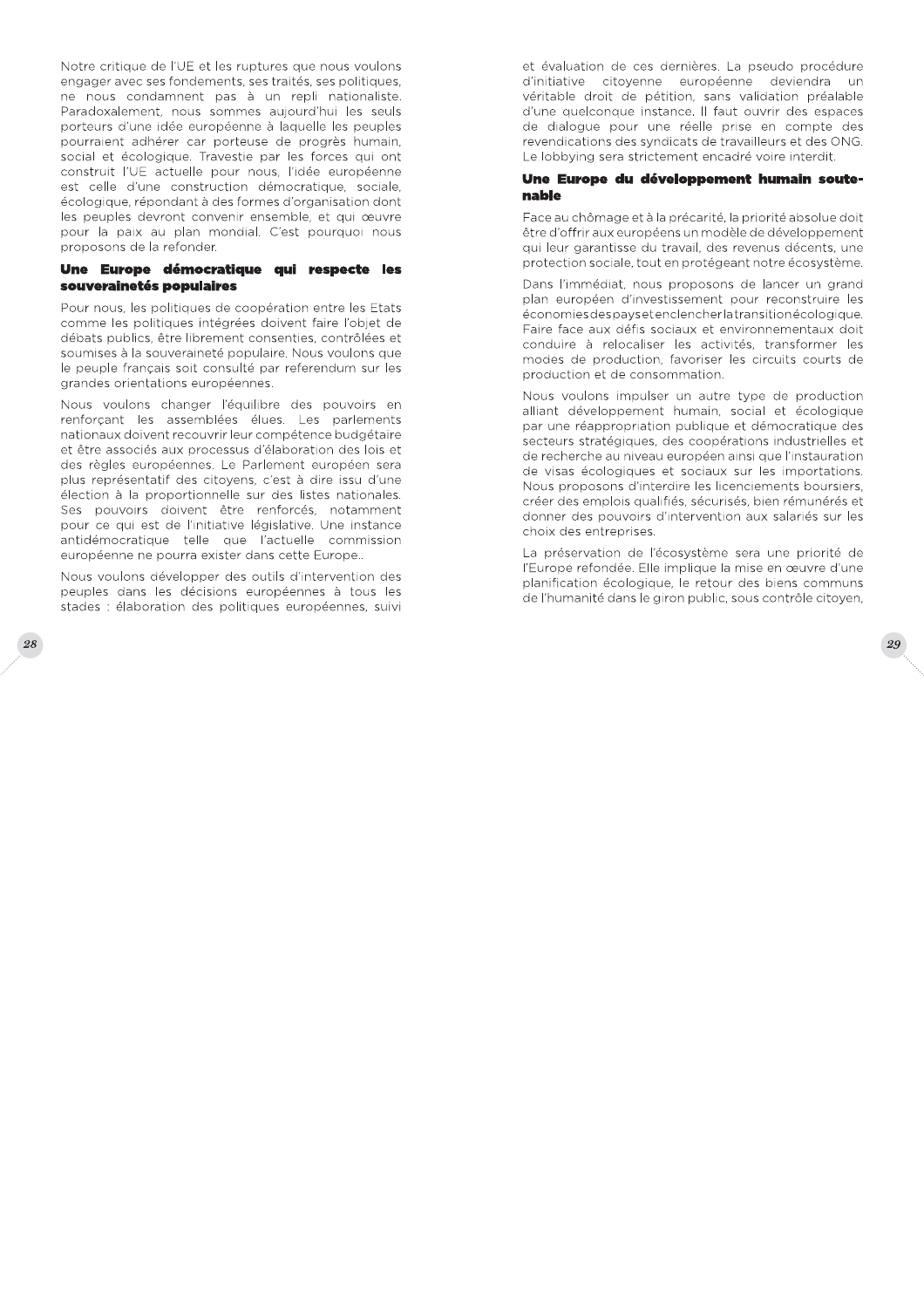et la généralisation d'une « règle verte » pour solder la dette écologique. Il faut investir dans les énergies renouvelables et propres, les économies d'énergie, le développement des transports ferroviaires et de la voie d'eau

Pour protéger les citoyens, nous pensons qu'il est nécessaire de définir un cadre européen au droit du travail et à la protection sociale. La logique dominante de « baisse du coût du travail » conduit aux plans de licenciements, à la précarisation du travail, à la baisse du niveau de protection sociale, à la pression des logiques managériales et individualistes dans les entreprises. Nous voulons y opposer un bouclier social garantissant sécurisation des emplois pour éradiquer la précarité, un droit à la formation pour tous. Nous proposons d'harmoniser progressivement les droits sociaux des salarié-es européen-es par le haut. Des salaires minimums en Europe doivent permettre une rémunération décente. Nous voulons mettre en place des critères pour la convergence vers le haut des normes sociales, écologiques et démocratiques, étendant à tous les pays européens les droits des salariés sur ceux des pays où ils sont les plus avancés. Nous voulons tendre vers la réduction du temps de travail, l'égalité salariale femmes/hommes, le retour partout au droit à la retraite à 60 ans et lutter contre toutes les formes de discrimination au travail.

Nous voulons un modèle qui valorise les biens communs au lieu de les privatiser. Les coupes budgétaires des politiques d'austérité, les libéralisations et les privatisations réduisent la capacité des pays européens à répondre aux besoins sociaux, notamment des personnes les plus fragiles. Les services publics, avec de nouvelles créations à l'échelle continentale, deviendront un pilier de la construction européenne nouvelle, pour l'accès de tous aux droits universels à l'éducation, à la santé, au logement, à l'eau, à l'énergie. Un essor des services publics serait créateur d'emplois utiles au peuple, œuvrant à la reconstruction du lien social, capables de re-dynamiser les territoires ruraux et les quartiers populaires, aujourd'hui abandonnés par la République.

La politique agricole commune doit elle aussi être refondée sur la base de la sécurité et de la souveraineté alimentaire, d'une agriculture paysanne non soumise aux logiques productivistes qui garantisse aux agriculteurs des prix rémunérateurs et aux citoyens une nourriture de qualité, saine et variée, accessible à tous et au juste prix.

#### Une Europe libérée de l'emprise de la finance

L'Union économique et monétaire ne doit pas servir la spéculation mais à la création d'emplois, les services publics, les produits utiles et la transition écologique pour un partage juste des richesse. Pour répondre à ces objectifs, une Banque centrale européenne doit être placée sous le contrôle démocratique des peuples.

Nous proposons de rompre avec avec les politiques injustes d'augmentation de la TVA, de taxer plutôt le capital avec une taxe sur les transactions financières et lutter contre l'évasion fiscale (transparence bancaire, renforcement des services d'enquête coopération européenne). Pour en finir avec le dumping fiscal, nous proposons d'harmoniser la fiscalité des entreprises au niveau européen en modulant les taxes sur les sociétés pour inciter les entreprises qui créent de l'emploi, investissent dans la formation et augmentent les salaires ; et pénaliser celles qui délocalisent, spéculent, polluent. Nous ferons la promotion en France et en Europe d'une fiscalité réellement progressive.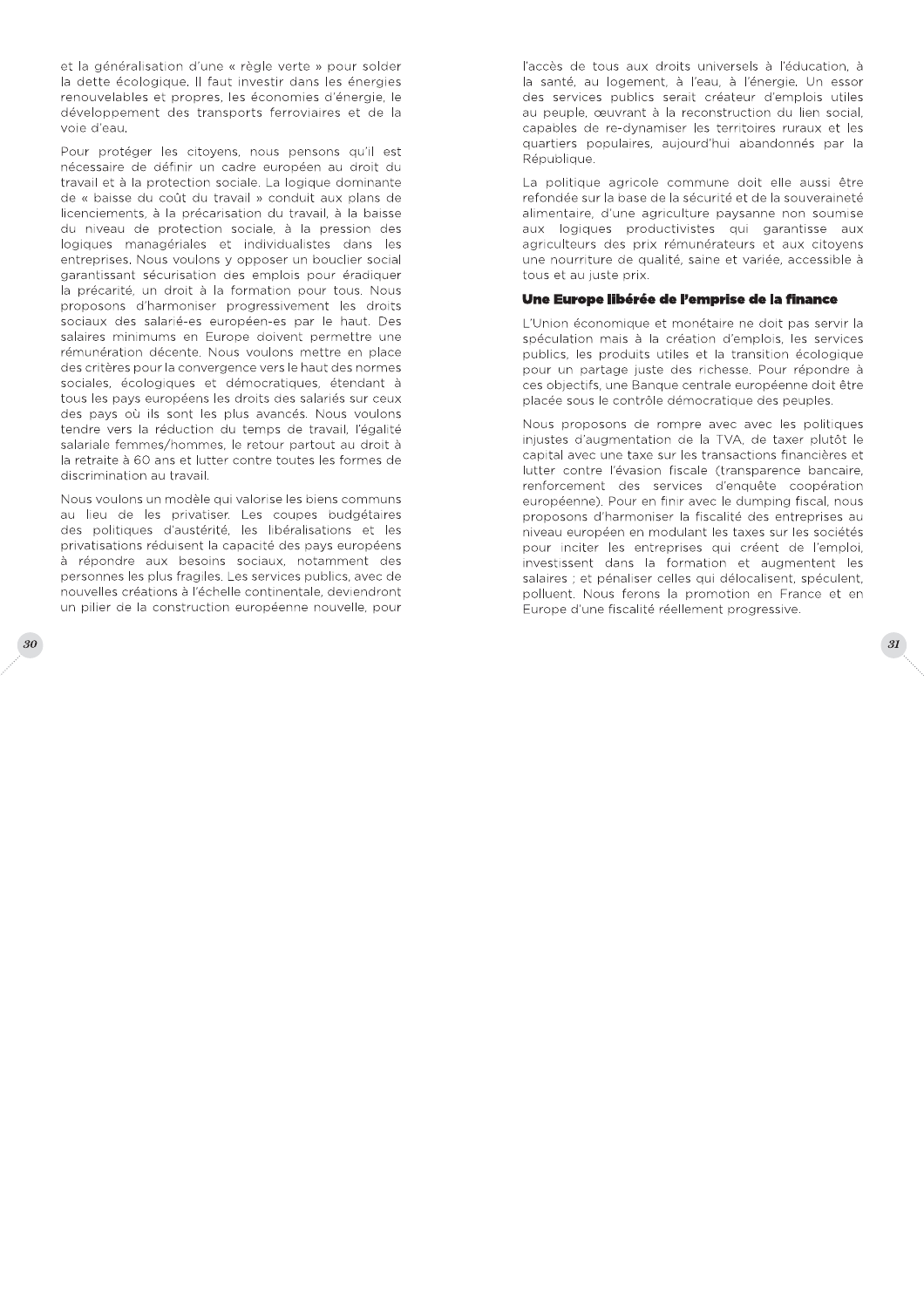La priorité doit être donnée à la réduction des inégalités sociales et territoriales en Europe, au développement de programmes de solidarité et de lutte contre l'exclusion.

#### Une Europe des droits des femmes et de la libre orientation sexuelle

L'Europe doit être un espace qui garantit l'égalité entre les femmes et les hommes dans tous les domaines et qui protège le droit fondamental des femmes de choisir d'avoir un enfant ou non. Le droit européen doit - face à la menace qui plane dans de nombreux pays - garantir l'accès de toutes à l'avortement. Nous sommes pour un principe de non régression et d'harmonisation des droits par le haut. Il faut garantir l'égalité professionnelle et salariale et notamment la revalorisation des métiers féminisés. La précarité de l'emploi doit être combattue notamment par l'interdiction du temps partiel imposé. Les services publics assurant l'autonomie des femmes, notamment les services publics de la petite enfance, de la santé et d'aide aux personnes dépendantes, doivent être développés et améliorés. La lutte contre les violences faites aux femmes doit être assortie de moyens financiers suffisants dans un but de prévention et de protection des femmes, et intégrer une véritable politique abolitionniste par rapport à la prostitution.

L'Europe doit être un espace d'émancipation où sont garantis les droits égaux de toutes et tous, quelles que soient l'orientation sexuelle et l'identité de genre et une terre d'asile pour toute personne persécutée dans le monde pour ces motifs. Nous refusons toute forme de discriminations civiles ou sociales, à l'encontre des lesbiennes, des gays, des personnes bisexuelles ou transgenre qui sont la cible de violences ou des discours réactionnaires, attisés par le contexte austéritaire.

#### L'Europe doit être laïque et garantir la liberté de conscience

C'est une condition pour garantir l'égalité des citoyennes et des citoyens quelles que soient leurs convictions philosophiques et religieuses. Le libre exercice des cultes sera garanti dans le cadre des lois existantes. Nous nous prononçons pour une stricte séparation entre les Eglises et les institutions européennes. Nous nous opposerons au statut particulier des Eglises dans le cadre des consultations européennes et à tout financement public d'activité religieuse.

#### Une Europe de la paix au service de l'émancipation humaine

L'Europe doit être un acteur sur la scène internationale. Face à la puissance du capital globalisé, notamment aux transnationales et aux marchés financiers, il faut un espace politique et économique qui puisse faire contrepoids et qui renonce aux ingérences impérialistes et néocolonialistes. Si aujourd'hui elle n'a rien d'autre à offrir que des accords de libre échange, l'Europe refondée peut être un très puissant outil de coopération entre les peuples du monde.

La paix et la sécurité collective doivent être un fondement d'une Europe refondée. Cela implique une rupture avec les politiques atlantistes, la sortie de l'OTAN, l'indépendance vis à vis des USA. L'Europe doit être active sur le terrain du désarmement multilatéral. Une politique extérieure européenne doit se fonder sur le droit international pour contribuer à la résolution des conflits par le multilatéralisme et la recherche de solutions politiques et non militaires. Au Proche Orient, elle doit engager tous les outils à sa disposition pour faire respecter le droit imprescriptible du peuple palestinien à un Etat souverain et démocratique, dans les frontières de 1967.

 $33<sup>2</sup>$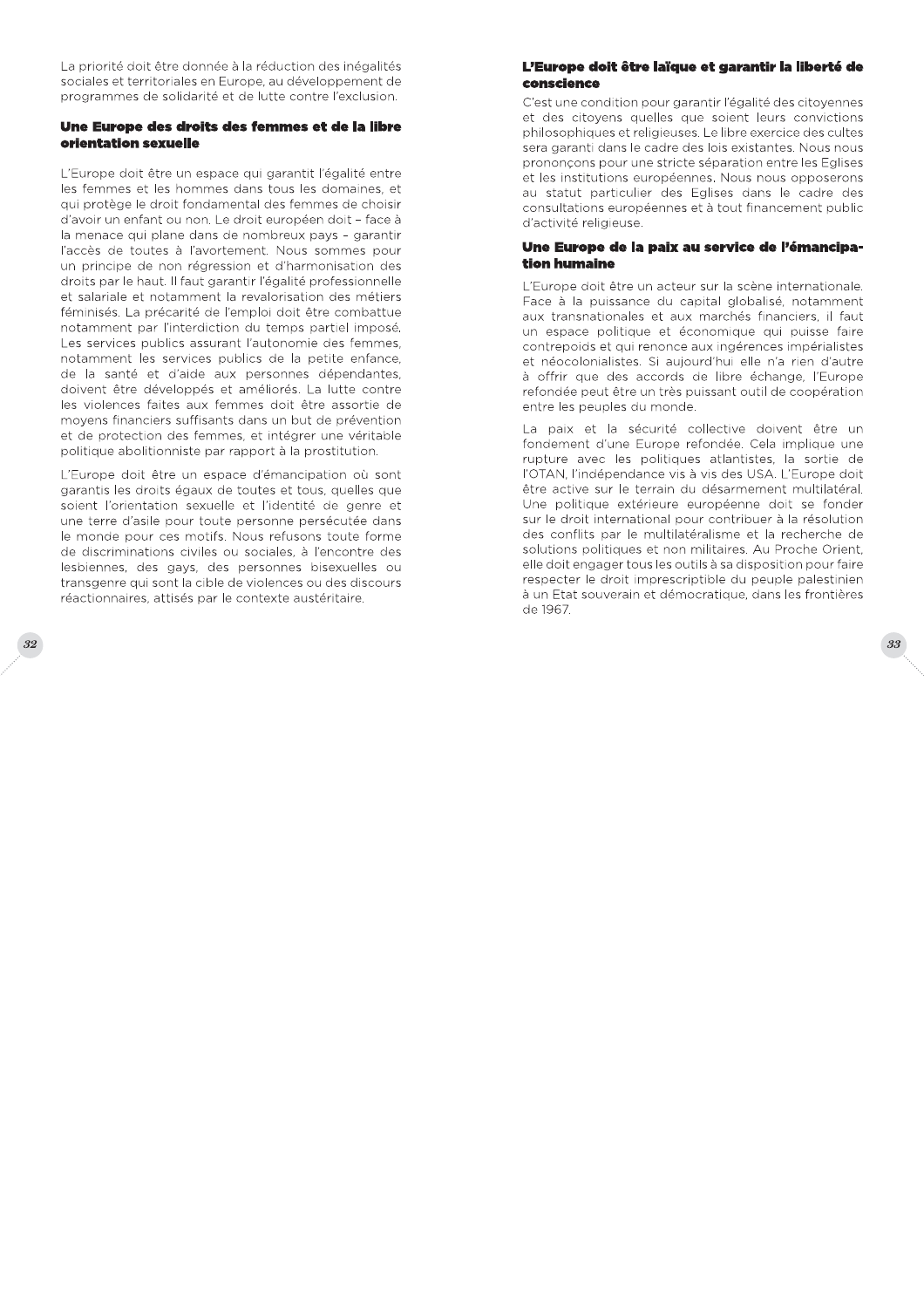L'Europe refondée sera à l'opposé de l'« Europe forteresse» actuelle, qui repose sur le dispositif Frontex, la stigmatisation et la mise en danger des étrangers non communautaires. Elle devra veiller au respect des droits des migrants, à commencer par le droit d'asile, le droit à la scolarisation, le droit au travail.

Une politique de solidarité et de coopération doit être mise en place avec les différentes régions du monde. Avec l'Amérique Latine, l'Afrique, l'Asie, le Proche Orient, l'Europe de l'Est des nouvelles relations doivent se nouer sur un pied d'égalité et non dans le cadre des accords de libre échange. L'Europe soutiendra les révolutions citoyennes qui ont mis à bas des régimes autoritaires.